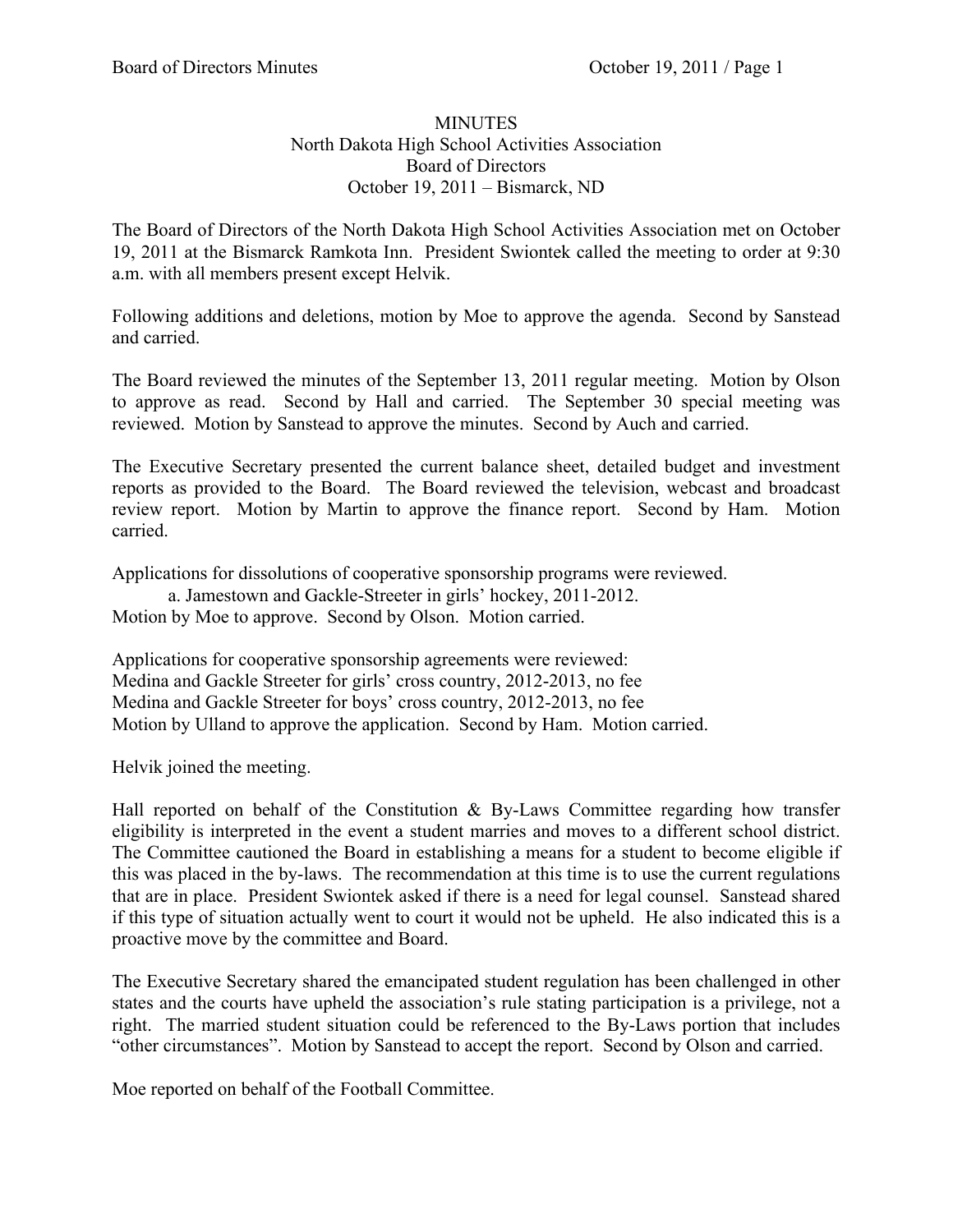1. The Committee reviewed the guidelines for a two-year plan with four divisions.

- The fall male enrollment Grades 7-10 as of December  $1<sup>st</sup>$  will be used. The free and reduced meals factored in. With a cooperative sponsorship program, the school with the largest enrollment will be designated as the host school. Schools can request to move up a division. The divisions are 14 AAA, 16 AA, 32 A and the remainder 9-man.
- Coop applications must be submitted by Sept. 15.
- Central Valley/Drayton/Valley Edinburg will play JV in 2012.
- Leave Region 2 as they are with two less teams playing a varsity schedule.
- A 2012 -2013 survey will be sent to the member schools with the following included in the survey:
	-
	- > Current Division<br>> Are you in a curre
	- Are you in a current coop?<br>  $\triangleright$  Is it more important to have <ul>\n<li>▶ Is it more important to have balanced play or less travel?</li>\n<li>▶ Should there be four divisions?</li>\n<li>▶ What should the breakdown be?</li>\n<li>▶ Should there be three divisions?</li>\n</ul>
	- Should there be four divisions?
	- What should the breakdown be?
	- $\geq$  Should there be three divisions?<br> $\geq$  What should the breakdown be?
	- What should the breakdown be?
	- $\triangleright$  Suggestions.

2. Forfeit Language – The committee discussed the need to adjust wording to match the intent concerning forfeitures and how they affect the play-offs. The committee will address this in December. The intent of current language was not to include a forfeit as a result of an ineligible player causing a school to lose playoff eligibility. Motion by Brannan to approve the report. Second by Sanstead. Motion carried.

Moe reported on behalf of the Officials Committee regarding online clinics and online testing for sports having two separate seasons. Coaches that coached in the fall and did not take the fall test & clinic will be fined in the fall. If the same coach coaches in the spring and doesn't again take the online clinic or test in the second window they will be fined a second time. Officials registering after the first window may take the test and clinic in the second window. Motion by Auch to approve. Second by Hall and carried.

Ulland reported on behalf of the Fine Arts Committee

1. The committee was asked to look at standardizing fees for entry fees and judges pay for speech. Currently there is a range of fees from various parts of the state. A survey was sent out to all speech coaches with 39 schools responding with a general recommendation to leave determination for these fees to the individual regions.

2. The Association has received a verbal request about sanctioning NFL events. The NFL does not abide by NDHSAA rules and the committee is hesitant. The committee recommends not to become involved with the NFL. Hall asked if NFL is a line item at some schools. Staff member Bubach indicated some schools do have NFL as a line item in their budget of which two Board members indicated they do. Sanstead asked if NFL was not sanctioned by the NDHSAA, would there be students that are not able to participate. Ham indicated the onus should be on the NFL group to be endorsed by their local school board. Some functions on the NDHSAA calendar are not sanctioned events but placed on the calendar as a courtesy such as Special Olympics, All-State Music, etc. Motion by Moe to approve the report. Second by Auch. Motion carried.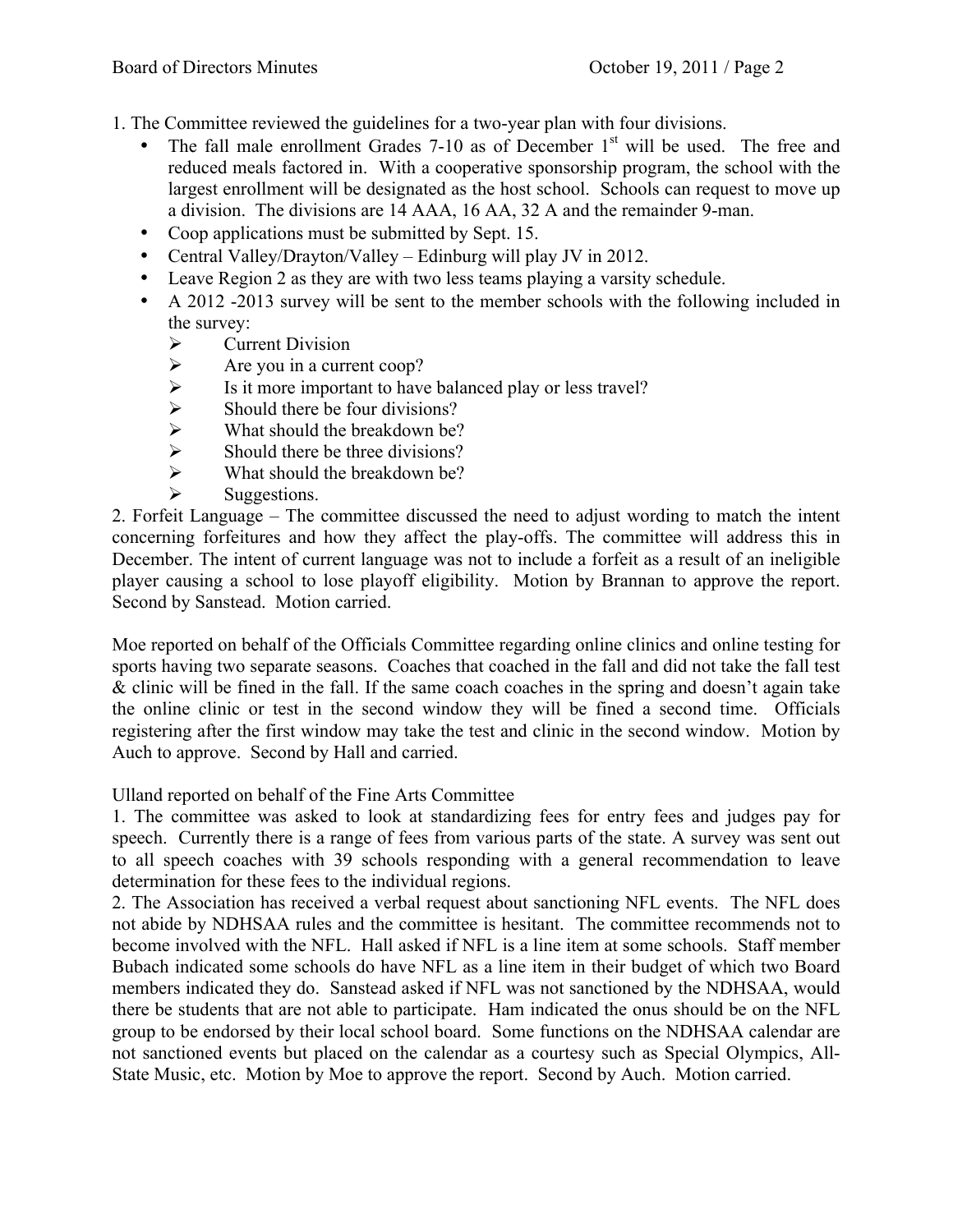President Swiontek produced a handout introducing the possibility of forming a Strategic plan for NDHSAA. Requested of the Board is to take action supporting the development of a strategic plan for the North Dakota High School Activities Association. Olson shared his experience with their school district's strategic planning process. Auch indicated this may be a vehicle in which a plan for a foundation could be included. Motion by Auch to approve. Second by Olson and carried. The Executive Secretary was directed to research costs of bringing in a party and possible date for a preliminary meeting.

Auch reported on behalf of the Promotions and Programs Committee to not change the design of the logo but to use various designs on clothing. Also to promote the association, making the NDHSAA logo available for such purposes as placing on podium and other places to make the logo more visible. Motion by Helvik to accept the report. Second by Ham and carried.

The Board discussed the agenda for the General Assembly meeting which will take place the following day. The Executive Secretary reviewed the voting process for the four by-law amendments that have been proposed. There are approximately 30 electronic votes that will not change unless there is an amendment from the floor.

The Executive Secretary informed the Board with the approval of the Class A East Region format for volleyball and basketball playing the quarterfinal rounds at the site of the upperseeded teams, a question was raised on how the admission prices would be set. Recommended is the daily ticket needs to be \$7 for adults and \$5 for students for East Region Volleyball. Motion by Ulland to approve recommendation. Second by Moe. A roll call vote was taken. Ulland – yes, Sanstead – no, Hall – yes, Helvik – yes, Olson – yes, Ham – yes, Brannan – no, Martin – yes, Moe – yes, Auch – yes, Swiontek – no. Motion carried, 8-3.

The Board held audience with a delegation representing track & field. Appearing were Bismarck Athletic Director Jim Haussler, Randy Johnson, Hazen representing Class B and Nick Walker and Tim Jacobson both from Bismarck representing Class A track & field. The delegation appealed to the Board to reconsider the recommendation of allowing region track and field competition to be allowed on Friday rather than Saturday. The previous three years region meets were conducted in very inclement weather causing safety concerns, particularly in the hurdles and pole vault events. Several various options were reviewed. Motion by Helvik to approve scheduling the region meet on Saturday with the option to reschedule for Friday beginning no earlier than 3:00 p.m. if weather reports make Friday a better day for competition. The rescheduling of the region track & field meet to Friday must be made no later than Wednesday of that week by 3:30 p.m. This change will be contingent on approval from the NDHSAA office. Second by Martin. A roll call vote was taken. Ulland – no, Sanstead – yes, Hall – yes, Helvik – yes, Olson – no, Ham – yes, Brannan – yes, Martin – yes, Moe – yes, Auch – yes, Swiontek – yes. Motion carried, 9-2.

Haussler gave an update on the plans to renovate the Bismarck Bowl improving many areas of the facility.

Athletic Administrator Lenny Ohlhauser of Davies High School appeared before the Board to appeal a recent hardship denial. Mr. Ohlhauser, as well as the student's mother, gave a